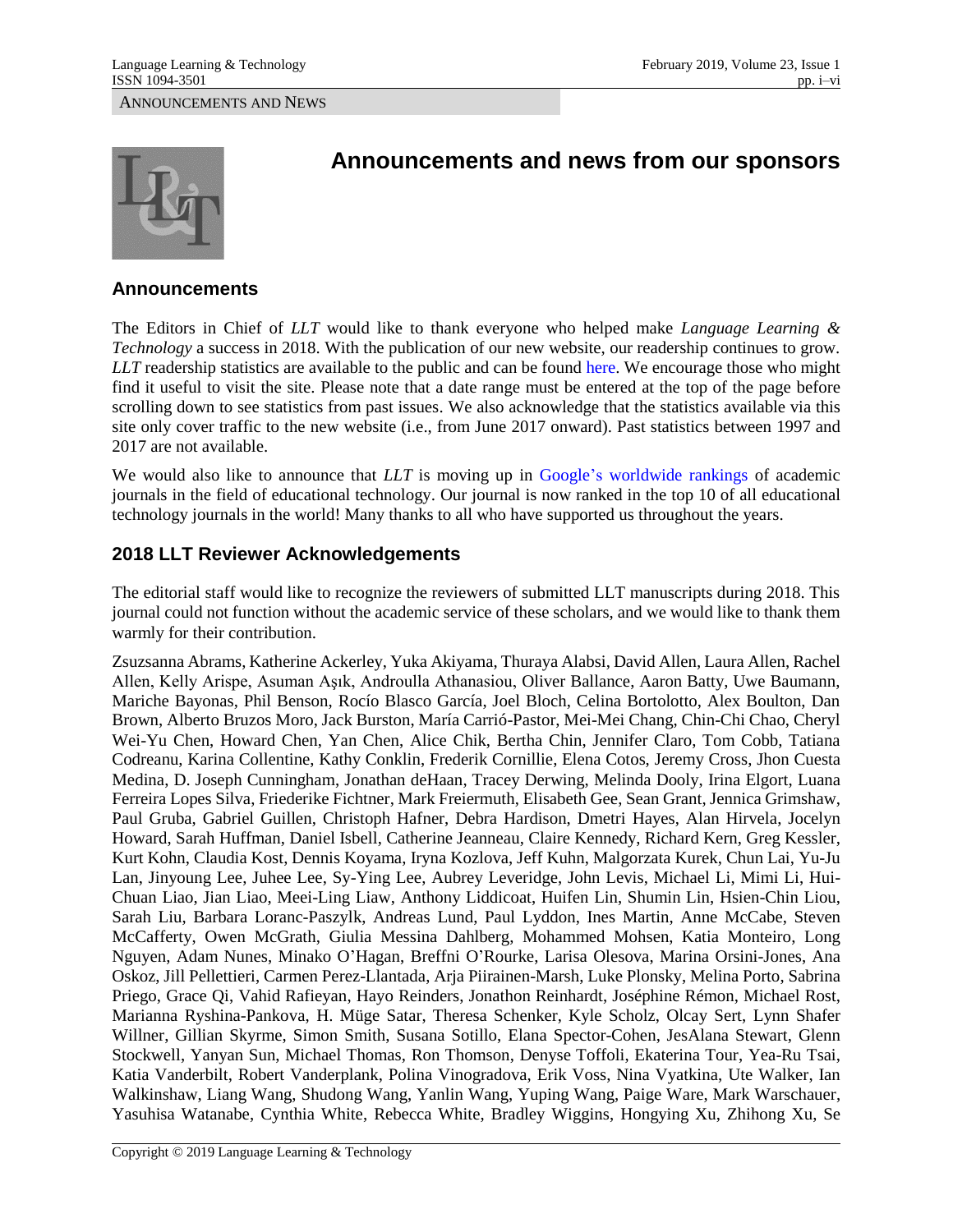Jeong Yang, Yu-Feng (Diana) Yang, Peng Yin, Sara Zahler, Qi Zhang, Binbin Zheng, Filio Zourou, Katerina Zourou, Rose van der Zwaard

## **Copy Editor Acknowledgements for Volume 23, Issue 1**

The editorial staff would like to thank the copy editors that edited the manuscripts appearing in this issue. We appreciate their dedication and service while helping to prepare these manuscripts for publication.

Tahnee Bucher Barbosa da Silva (The University of Arizona)

Reginald Gentry, Jr. (University of Fukui)

Kenneth Guay (Marquette University)

#### **Sponsors**

University of Texas at Austin Center for Open Educational Resources & Language Learning

University of Hawai'i National Foreign Language Resource Center

University of Hawai'i Center for Language and Technology

## **The Center for Open Educational Resources & Language Learning [\(COERLL\)](https://www.coerll.utexas.edu/)**



A leader in the development and dissemination of Open Educational Resources (OERs) such as textbooks, videos, and websites, the Center for Open Educational Resources & Language Learning (COERLL) works to create an open digital environment for sharing rooted in the use of open licenses, which allow foreign language learners and teachers to exchange products, practices, and findings through workshops and online communities.

#### **[Trayectos](https://www.coerll.utexas.edu/coerll/projects/trayectos)**

COERLL is currently supporting Dr. Gabriela Zapata and a team of graduate and undergraduate students at Texas A&M University in the development of *Trayectos*, a 4-volume, open curriculum for beginning and intermediate second language learners of Spanish. Here's what makes Trayectos different:

- A learner-centered approach based on Learning by Design, a pedagogy inspired by the Multiliteracies movement
- Fresh, multimodal content that connects the life worlds of learners with the life worlds of diverse Spanish speakers
- Readings based on a variety of textual genres
- Communicative activities binding language form to cultural meaning in real-life contexts
- Critical thinking tasks that help learners explore the Spanish-speaking world, including Hispanic communities within the US
- Language awareness activities that feature different varieties of Spanish, including those spoken in the US
- Culminating activities that oblige learners to synthesize the linguistic and cultural content of each module into a personal, multimodal text
- An open Creative Commons license that gives all users the right to adapt the textbook
- How-to videos to guide you in the creation of a personalized version of the textbook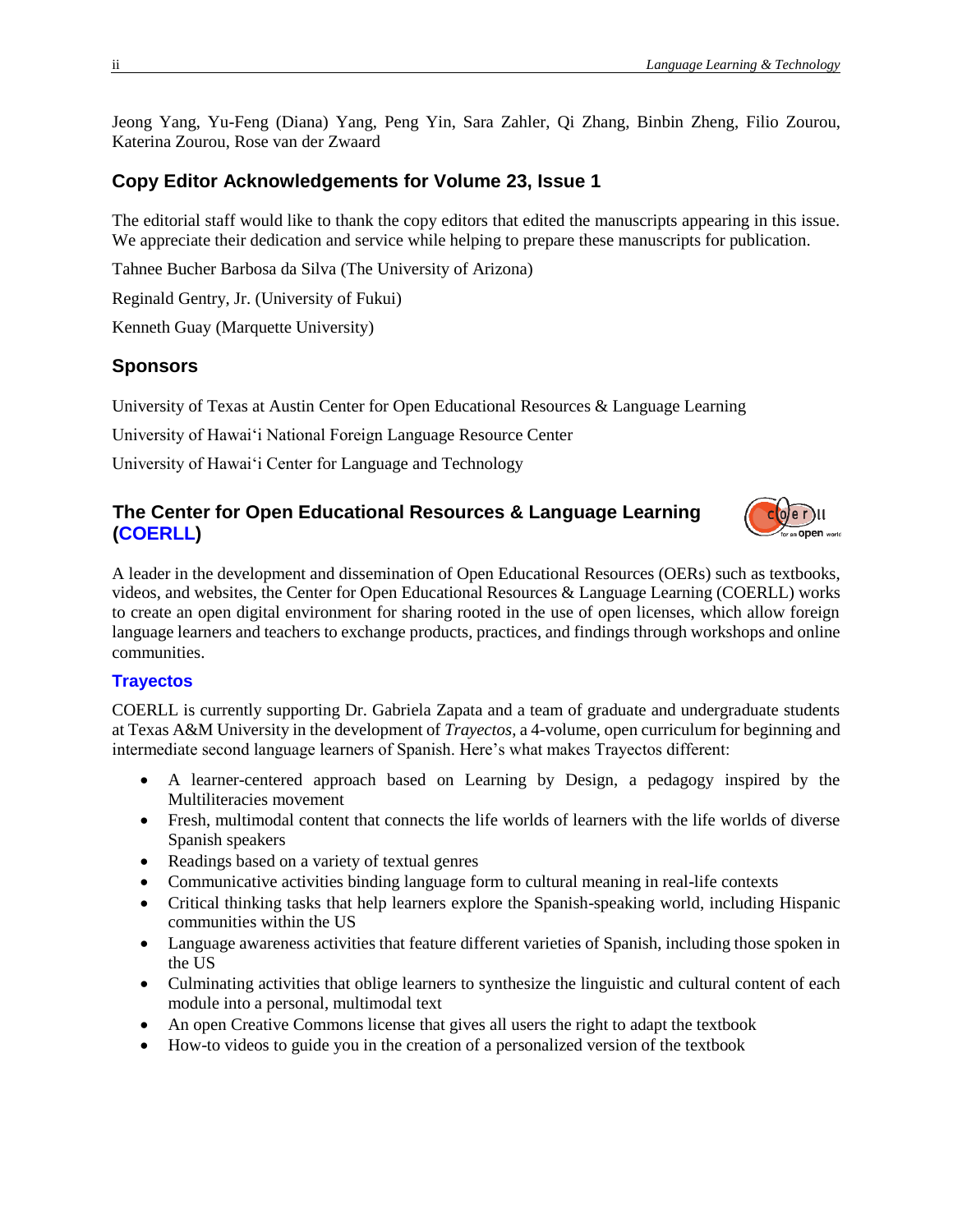#### **[Games2Teach Collaboratory](https://www.coerll.utexas.edu/coerll/projects/games2teach-collaboratory)**

#### *August 1–2, 2019, Austin, TX*

COERLL and the Center for Applied Second Language Studies at the University of Oregon will host a Games2Teach *collaboratory*, an interactive workshop where instructors play technology-mediated games, learn how game design principles promote language acquisition, and learn to implement games in the classroom. Registration opens soon.

#### **Language OER Network**

COERLL's Language OER Network (LOERN) showcases the work of open educators in the field of language teaching. If you are a language educator who uses, creates, or promotes open educational resources and open educational practices, we would like to recognize your innovations by listing your name on the LOERN page and awarding you a digital badge.

Learn more at [Language OER Network website.](http://community.coerll.utexas.edu/)

#### **COERLL News**

For updates about the above projects, [sign up](http://bit.ly/COERLLnews) for COERLL news! You can also read about COERLL's other projects at our [Projects page.](http://www.coerll.utexas.edu/coerll/projects)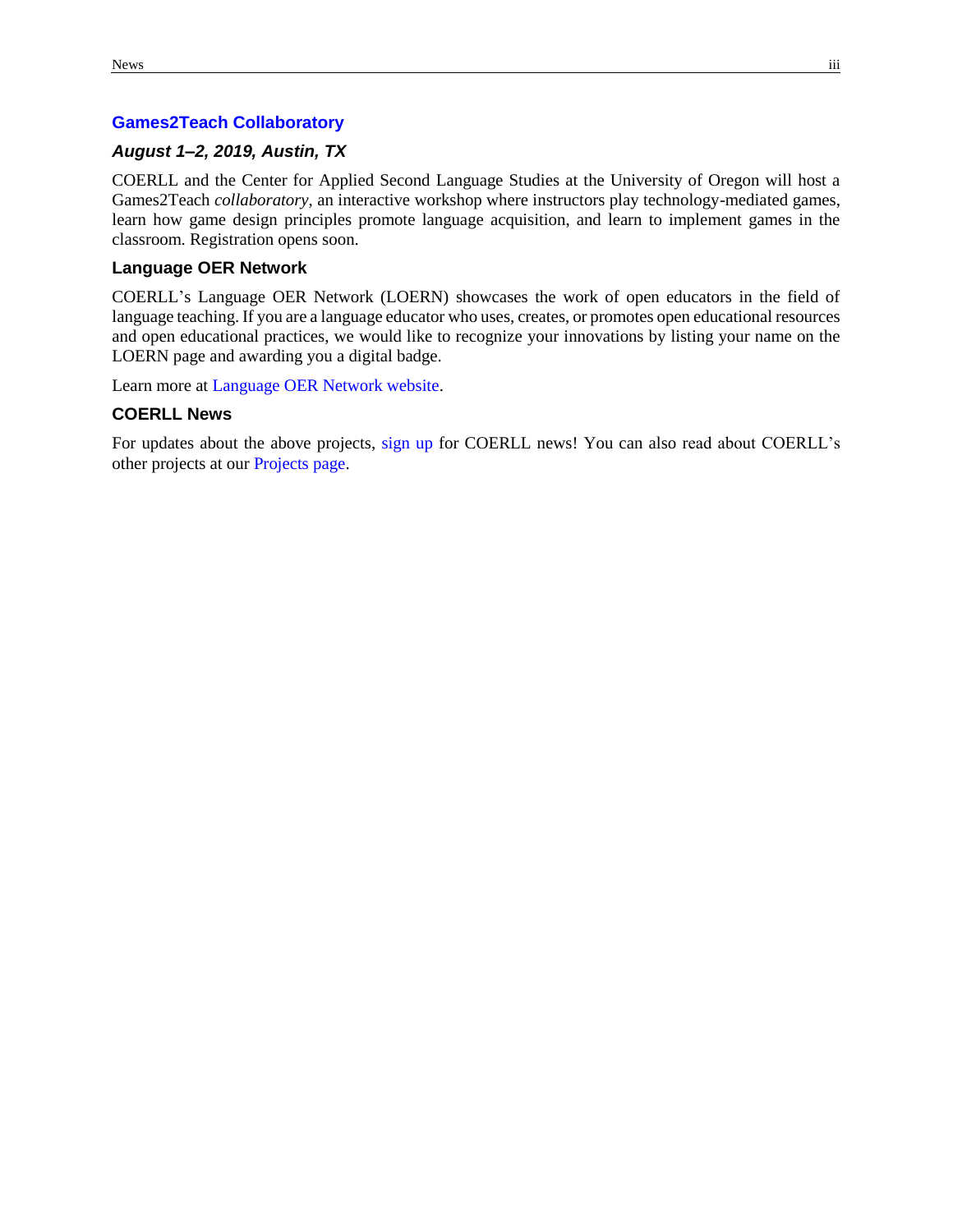## **University of Hawai'i National Foreign Language Resource Center [\(NFLRC\)](http://nflrc.hawaii.edu/)**



The University of Hawai'i National Foreign Language Resource Center (NFLRC) engages in research and materials development projects and conducts workshops and conferences for language professionals among its many activities.

## **[NFLRC Funding Continued to 2022](http://nflrc.hawaii.edu/about/15/)**

The University of Hawai'i has once again been selected to serve as one of a small number of national language resource centers (LRCs) established to improve the learning and teaching of foreign languages and particularly less commonly taught languages—throughout the US. The university will receive an estimated total of \$624,000 to cover operations of the NFLRC from 2018 to 2022. This brings the total amount awarded to the NFLRC to date to over \$10 million. Julio C. Rodríguez (from the Center for Language & Technology) is the Director of the NFLRC, and Ruslan Suvorov (from the Center for Language & Technology) is the Associate Director.

The U.S. Department of Education's Title VI LRC program began in 1990 with the funding of three centers, including ours at the University of Hawai'i at Mānoa. With each funding cycle, the number of centers has increased, and there are now 16 in all. The NFLRC remains the only LRC in the nation to have been funded in every cycle since the program's inception and will celebrate its 30th anniversary in 2020.

### **[6th International Conference on Language Documentation & Conservation: Connecting](http://icldc6.icldc-hawaii.org/)  [Communities, Languages, & Technology](http://icldc6.icldc-hawaii.org/)**

## *February 28–March 3, 2019, Honolulu, HI*

The 6th International Conference on Language Documentation & Conservation (ICLDC), *Connecting Communities, Languages, & Technology*, will be held at the Hawaiʻi Imin International Conference Center on the campus of the University of Hawaiʻi at Mānoa. The 6th ICLDC is hosted by the Department of Linguistics and the National Foreign Language Resource Center at the University of Hawaiʻi at Mānoa and is generously supported with funding from the National Science Foundation.

The conference program will feature three keynote talks, talk story sessions, workshops, papers, and posters. New for 2019 is the technology showcase, a networking opportunity that will bring together technology developers and language community members. An optional Hilo field study (on the island of Hawaiʻi) to visit Hawaiian language revitalization programs in action will take place immediately after the conference (March 4–5, 2019).

Over the past two decades, endangered language documentation and conservation has (re)emerged as a distinct subfield of linguistics with its own methodology and theoretical underpinnings. This reemergence has occurred in parallel with a dramatic technological evolution that has put advanced computing tools in the hands of language documenters and those striving to reclaim and maintain endangered languages. Moreover, technology is also changing traditional user roles, blurring the lines between linguist, speaker, and activist by providing increased access to information. Digital tools have the power to greatly accelerate the language work, but the digital realm also brings new challenges for endangered languages, which sometimes struggle to thrive in a digitally-mediated world.

At ICLDC 2019, we propose to initiate a dialogue that will lead to improved connections between communities, languages, and technologies. We specifically aim to bring together three groups which have not always worked closely together: linguists, language communities, and technology developers.

## **Join the [NFLRC Listserv](https://listserv.hawaii.edu/cgi-bin/wa?SUBED1=nflrc-l&A=1)**

To get announcements and reminders on NFLRC news, publications, professional development events, and more, pleas[e subscribe](https://listserv.hawaii.edu/cgi-bin/wa?SUBED1=nflrc-l&A=1) to the official announcements email list for the National Foreign Language Resource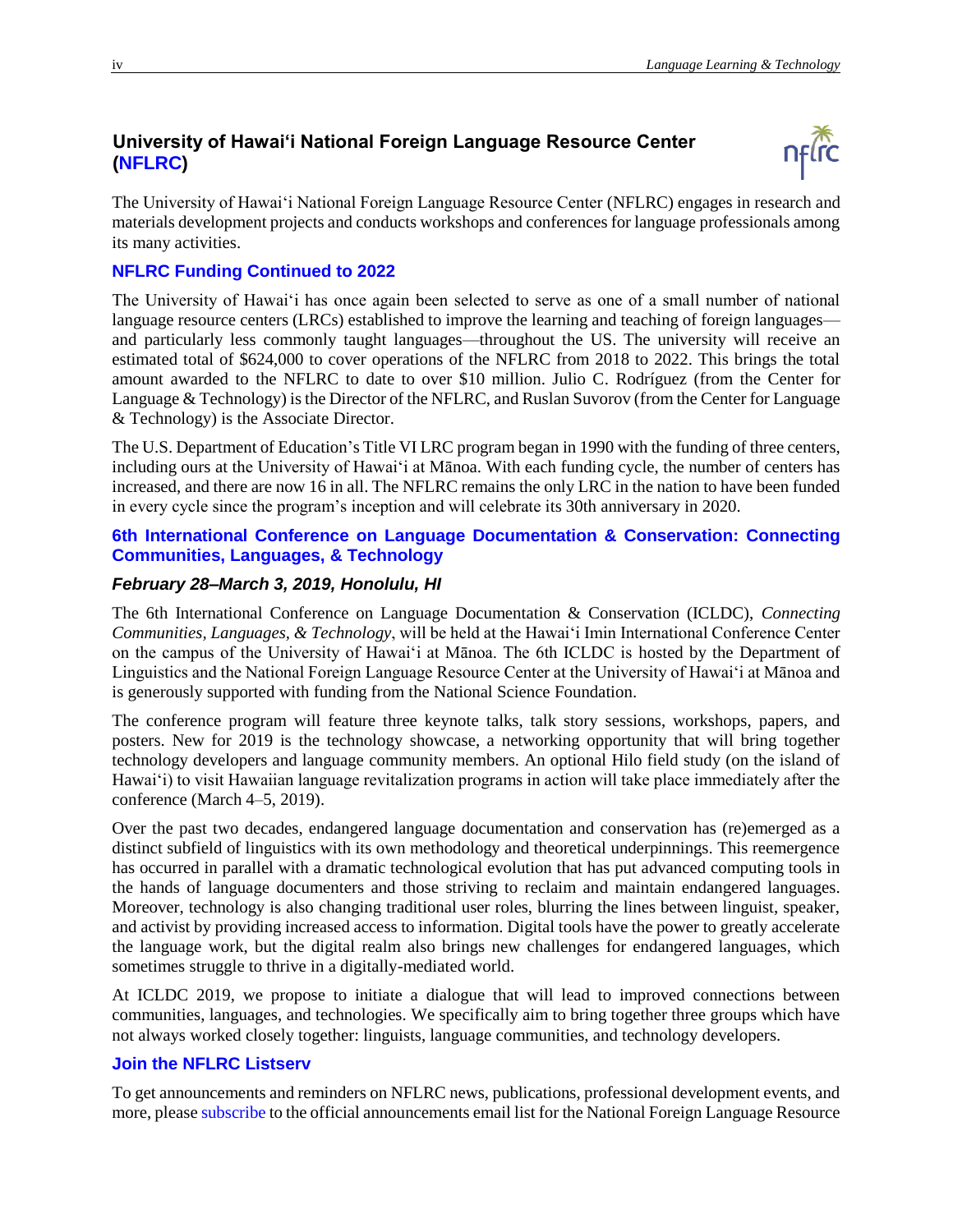Center at the University of Hawai'i at Mānoa. We may occasionally post announcements of other news and events of interest to our listserv subscribers, but in general, posts will be kept to a minimum.

If you prefer social media, you could instead join our 4,200+ fans on [Facebook](http://www.facebook.com/NFLRC/) or 1,000+ followers on [Twitter.](http://twitter.com/NFLRC) All key announcements will be posted there as well.